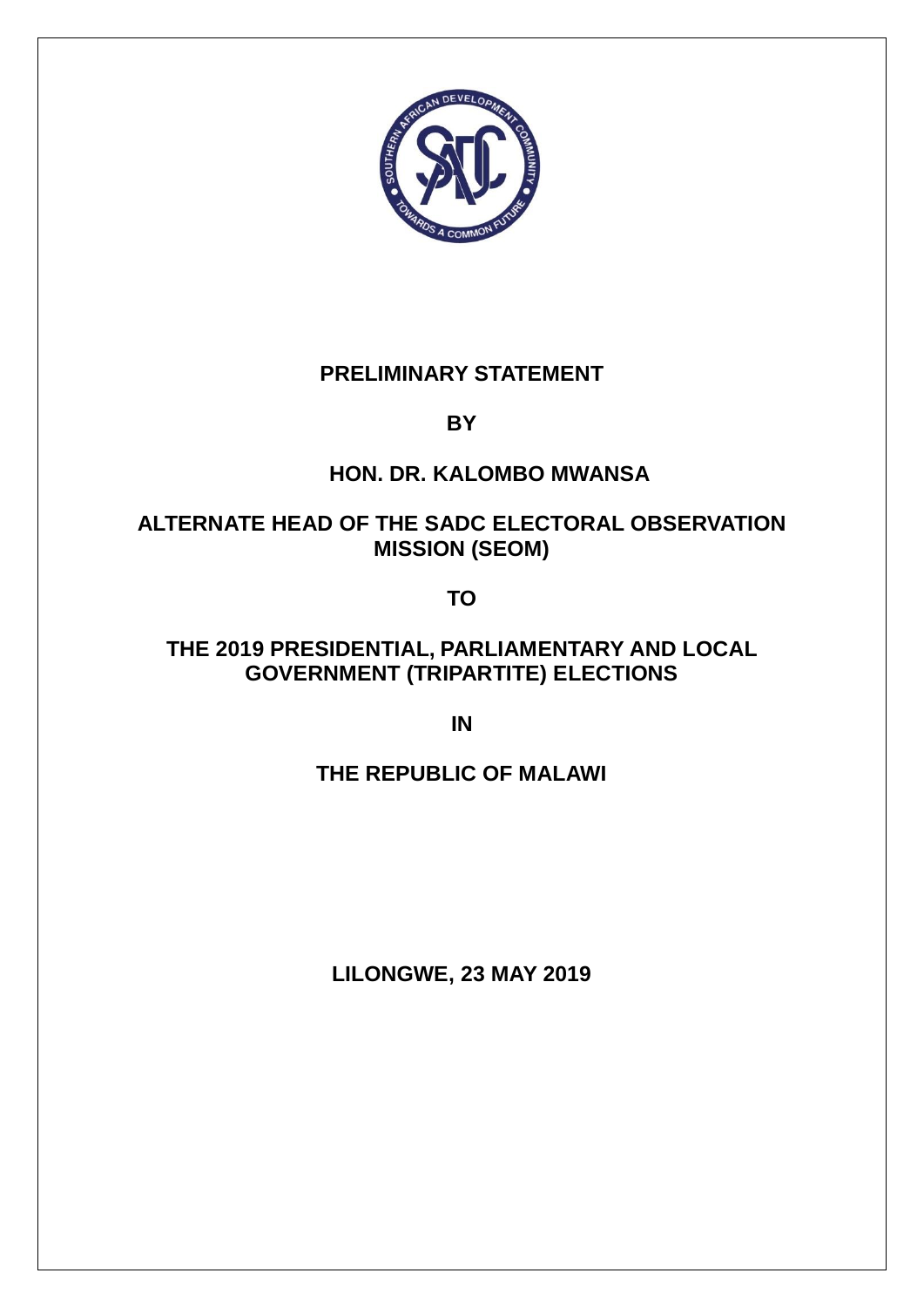Madame Hope Kivengere, Head of the COMESA Electoral Observation Mission,

Distinguished Members of the SADC Organ Troika;

Dr. Stergomena Lawrence-Tax, the Executive Secretary of SADC;

Members of the SADC Electoral Advisory Council;

Justice Dr Jane Ansah, Chairperson of the Malawi Electoral Commission (or her representatives);

Your Excellencies, Heads and Representatives of the Diplomatic Missions accredited to the Republic of Malawi;

UNDP Resident Coordinator and UN Representative to Malawi;

Development Partners and International Organisations;

Representatives of International Electoral Observation Missions;

Senior Government Officials, and representatives of various government departments and agencies;

Leaders and representatives of political parties;

Paramount Chiefs and all traditional leaders here present;

Religious Leaders and representatives of Civil Society organisations;

Representatives of Local Election Observation missions;

Members of the media;

SADC Election Observers;

Distinguished Guests; Ladies and Gentlemen.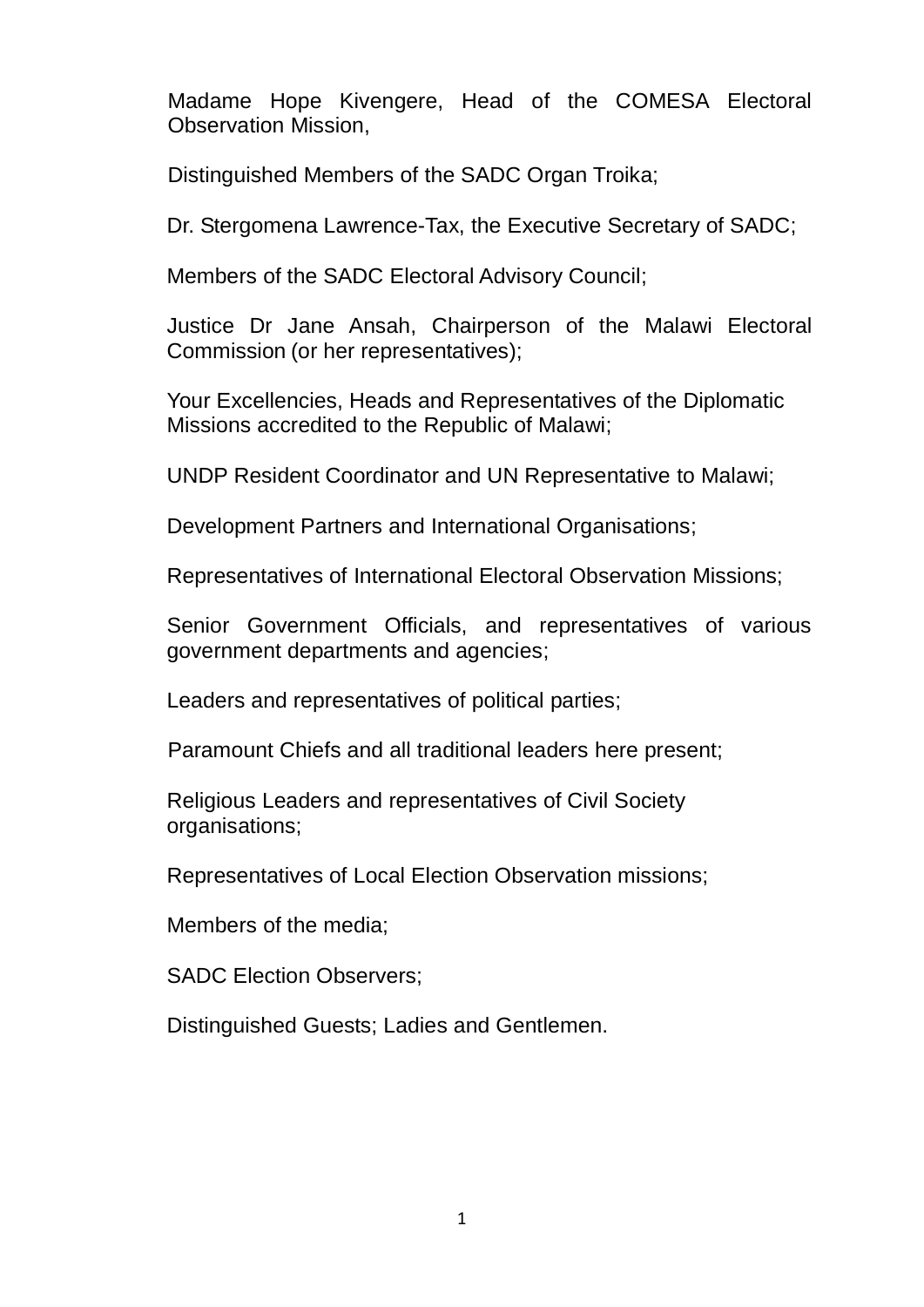# **I. INTRODUCTION**

On behalf of the Southern African Development Community, and as mandated by His Excellency Mr. Edgar Chagwa Lungu, President of the Republic of Zambia and the Chairperson of the SADC Organ on Politics, Defence and Security Cooperation, it is my honour to welcome you all to this august event of the release of the SADC Electoral Observation Mission (SEOM)'s Preliminary Statement on the conduct of the Tripartite Elections in the Republic of Malawi.

With a total of 41 personnel, the Mission observed the elections in 27 out of the 28 districts of the country. In accordance with its mandate, the Mission consulted key political stakeholders in Malawi, including government departments, political parties, civil society, traditional leaders, advocacy groups, religious organisations and the media.

I would like to state that the Revised SADC Principles and Guidelines Governing Democratic Elections (2015) govern the observation of national elections in all SADC countries. I believe that copies have been distributed to you all.

This Preliminary Statement covers the Mission's observation of the preelection process and voting day activities. Our Final Report will also cover our observation of the post-election processes, which include the results management, announcement and the post-election phase, and our recommendations.

# **Your Excellencies,**

#### **Ladies and Gentlemen**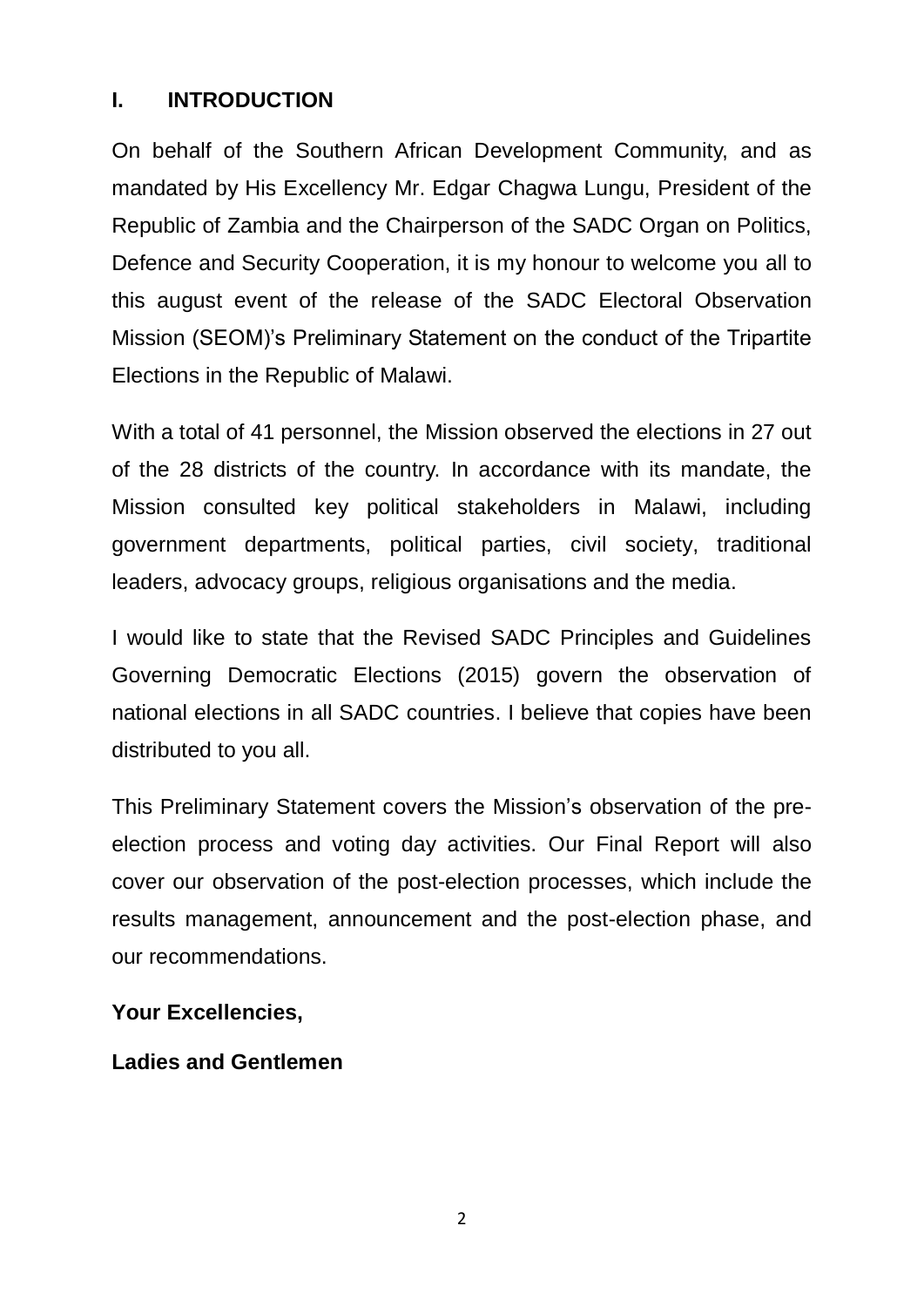# II. **SUMMARY OF KEY FINDINGS**

Let me now present a summary of the Mission's key findings:

# **(i) The Political and Security Environment**

The political and security environment before, during, and immediately after polling day was generally peaceful. The Mission leadership and its observers attended several campaign rallies throughout the country, and noted that these were well organised and attended.

However, the Mission also noted some isolated incidents of political violence in some districts, such as Chikwawa, Karonga, Mangochi and Nsanje.

# **(ii) The Management of the Electoral Process**

The Malawi Electoral Commission efficiently managed the elections with a few challenges. However, the MEC has delivered on the following:

- Inclusive and regular stakeholder consultations and provision of timely and accessible public information regarding all critical phases of the election process. This included granting access to all political parties and candidates to witness the printing, delivery, distribution and securing of ballot papers.
- The implementation of transparent test runs for the technology relating to the transmission of election results, which aimed at detecting the system's weaknesses or bottlenecks.
- Provision of satellite polling stations in response to the infrastructure damages caused by the devastating Cyclone Idai as well as targeted civic education in these areas, to enable the affected communities to cast their votes.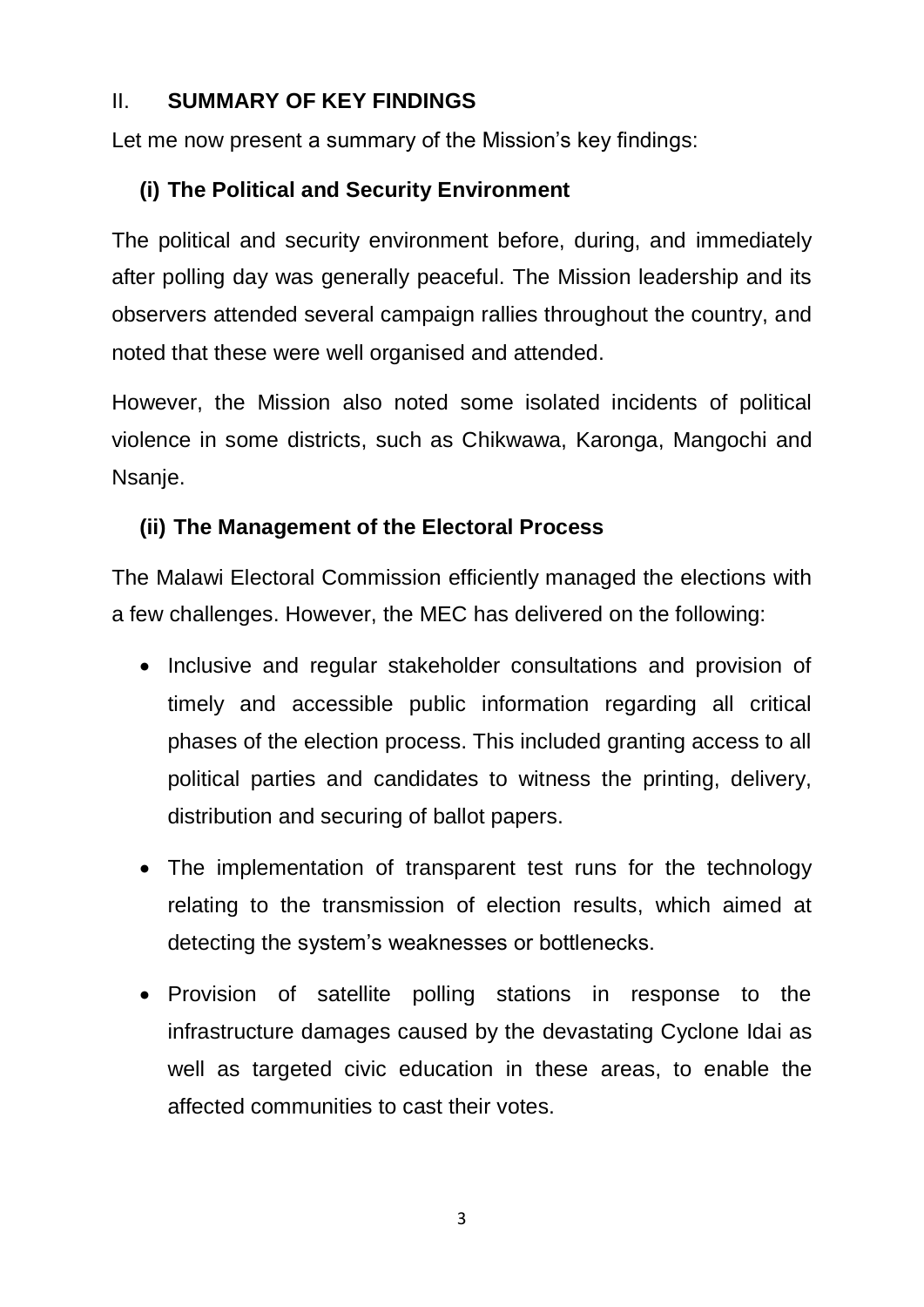- The collaboration with the media to produce a voluntary Media Code of Conduct for the purposes of ethical election-related reporting.
- Proactive response to complaints relating to perceived undue influence by political candidates, such as the replacement of the constituency returning officers and presiding officers for Lilongwe Mpenu and Ntchisi North East Constituencies.

In addition, all local and international stakeholders that the Mission interacted with commended the MEC for their proactive, professional and impartial management of the election process. The Mission notes that this is a very positive development and a significant attempt to address the general stakeholder concerns arising from the 2014 elections.

# **(iii) The Role of the Defence and Security Sector**

The Mission noted the collective role that the Defence and Security Sector played in providing security and logistical support for the distribution and storage of sensitive voting materials throughout Malawi.

#### **III. OBSERVATIONS ON ELECTION DAY**

On Election Day, the Mission observed the following at the Polling Stations that we visited:

- (i) The atmosphere was peaceful, orderly and conducive for voting;
- (ii) As required by the law, there were no campaign materials visible within 100 metres of all polling stations that we visited;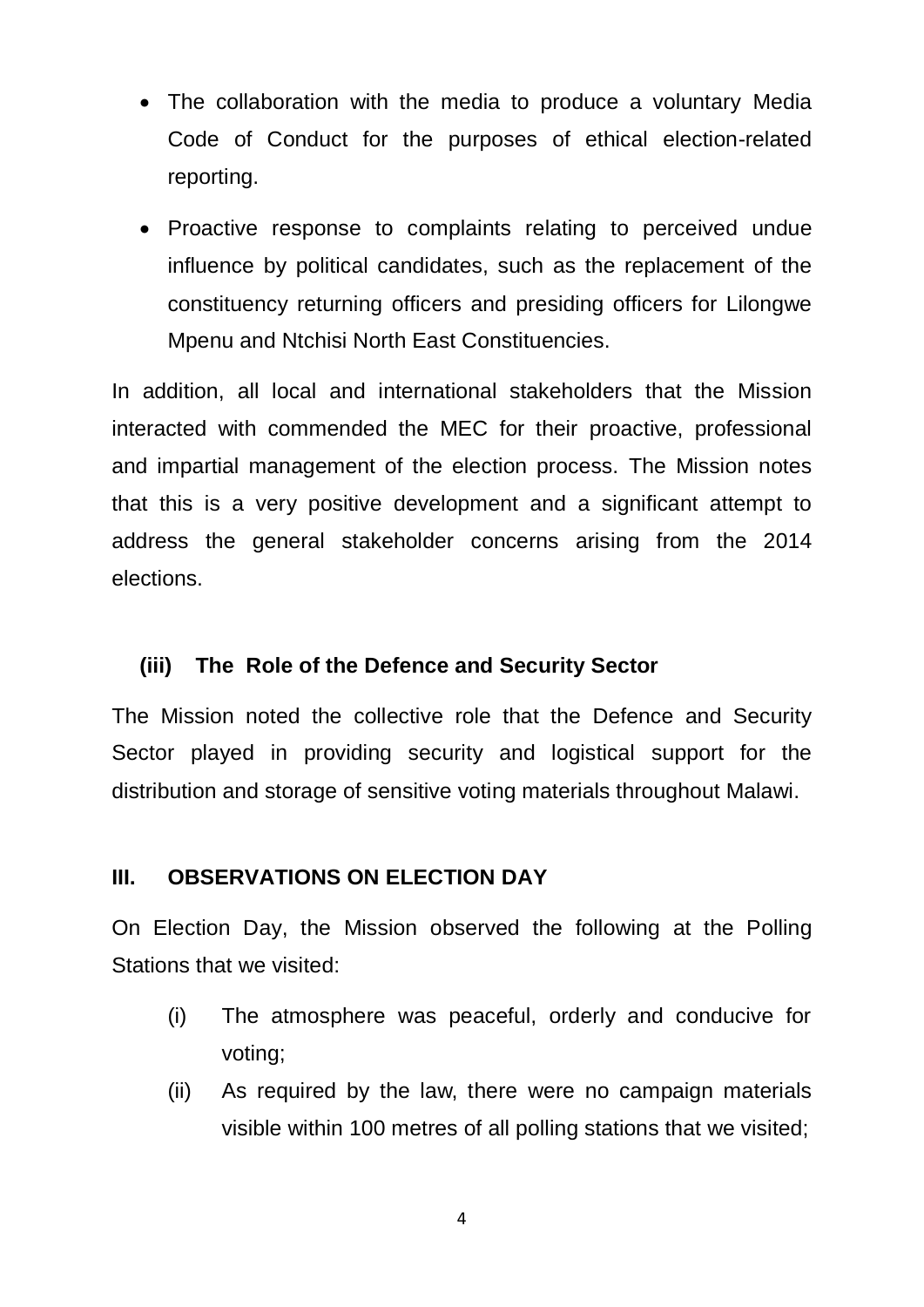- (iii) The majority of polling stations were accessible to persons with physical disabilities;
- (iv) 70% of the polling stations that we visited had a voters' roll displayed outside for verification by voters;
- (v) 50% of the polling stations that we observed opened on time. The rest opened between 15-30 minutes late due to slow opening procedures, and the MEC issued a public statement ensuring that the affected polling stations would be opened beyond 1800hrs to compensate for the delays;
- (vi) 90% of the polling stations that we visited had all the necessary election materials ready and available at the opening of polls;
- (vii) In general, opening and closing procedures were followed, and voters took an average of 4 minutes to cast their votes;
- (viii) Some polling stations were situated in open school sports fields with voting booths neatly lined up and voters could cast their votes in full view of the rest, though the set-up of the booths was such that nobody could see the voter actually placing the mark on the ballot paper;
- (ix) At a majority of the polling stations we observed, persons with disabilities, expecting mothers, and the elderly were given priority, and assistance to vote where necessary;
- (x) Generally, voting proceeded uninterrupted with all voters being able to cast their vote in 90% of the polling stations we visited. In other stations, some voters were denied to vote as they were either not on the voters' roll or had presented themselves at the wrong polling station;
- (xi) Local and international observers were given unhindered access into the polling stations;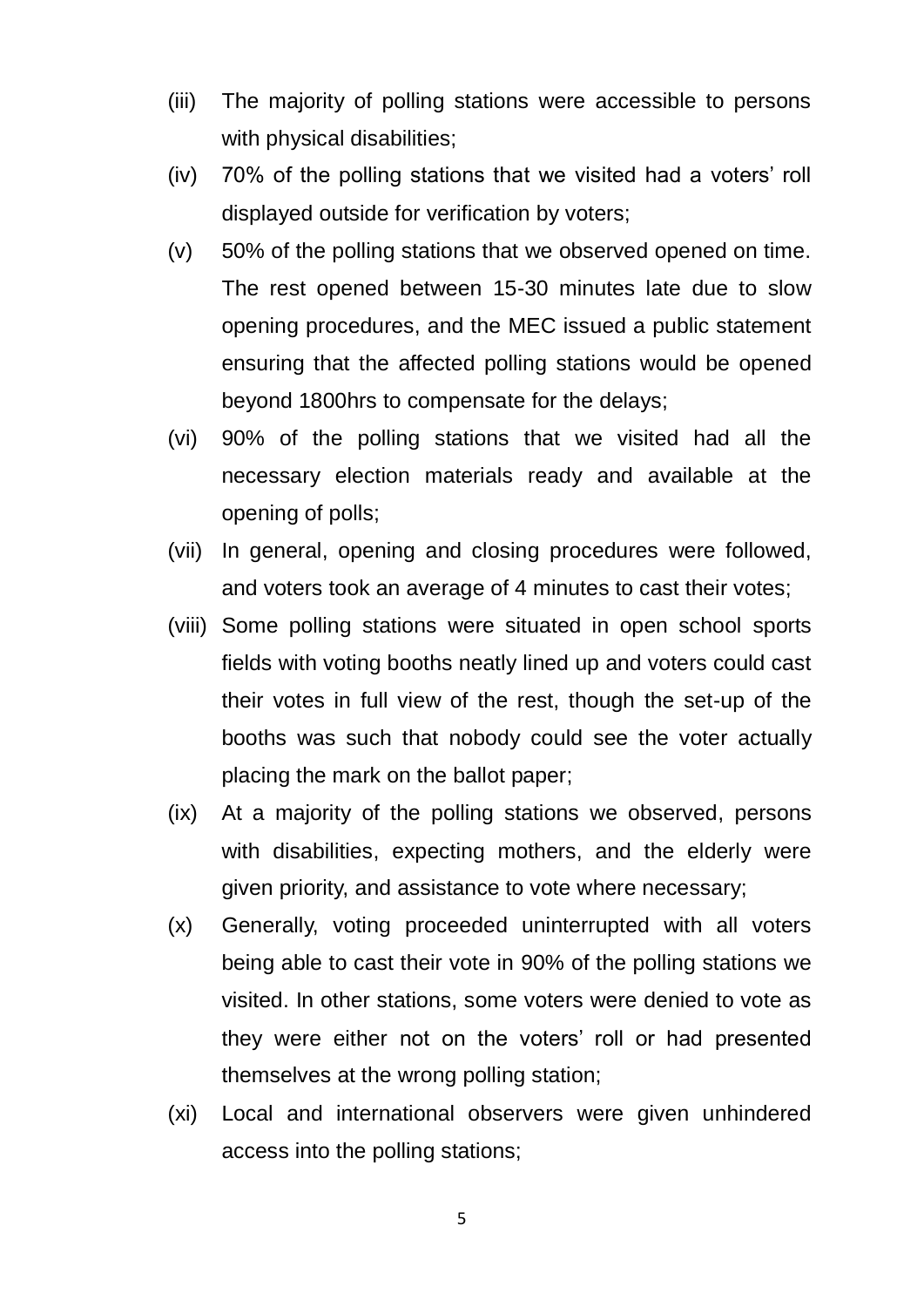- (xii) Uniformed police and military personnel were professional in their conduct at the polling stations we visited;
- (xiii) Across all polling stations, we observed that 58.6% of election officials, 54.7% of local observers and 51% of party agents were women;
- (xiii) However, across all polling stations we observed, 0.86% of party agents and 1% of the election officials were people with disabilities, while 5.1% of local observers were people with disabilities; and
- (xiv) At the close of polling, a few polling stations experienced lighting challenges that resulted in delays in the commencement of the counting process. Improvised lighting was, however, eventually provided for the counting process and to ensure security of the ballot boxes.

# **IV. AREAS OF THE ELECTORAL PROCESS THAT REQUIRE IMPROVEMENT**

The Mission is aware that a Special Law Commission was tasked with consulting stakeholders on overall electoral reforms in Malawi after the 2014 elections, and it presented its Final Report to the Ministry of Justice in April 2017.

In this regard, our Mission observed the following areas of the electoral process, system and environment that require improvement:

#### *(a) Security environment*

(i)While the general citizens of Malawi are free to participate in the political process, the Mission noted with concern, the existence of ritual murders of citizens living with albinism. The threat to the lives of these fellow Malawians limits their rights to freedom of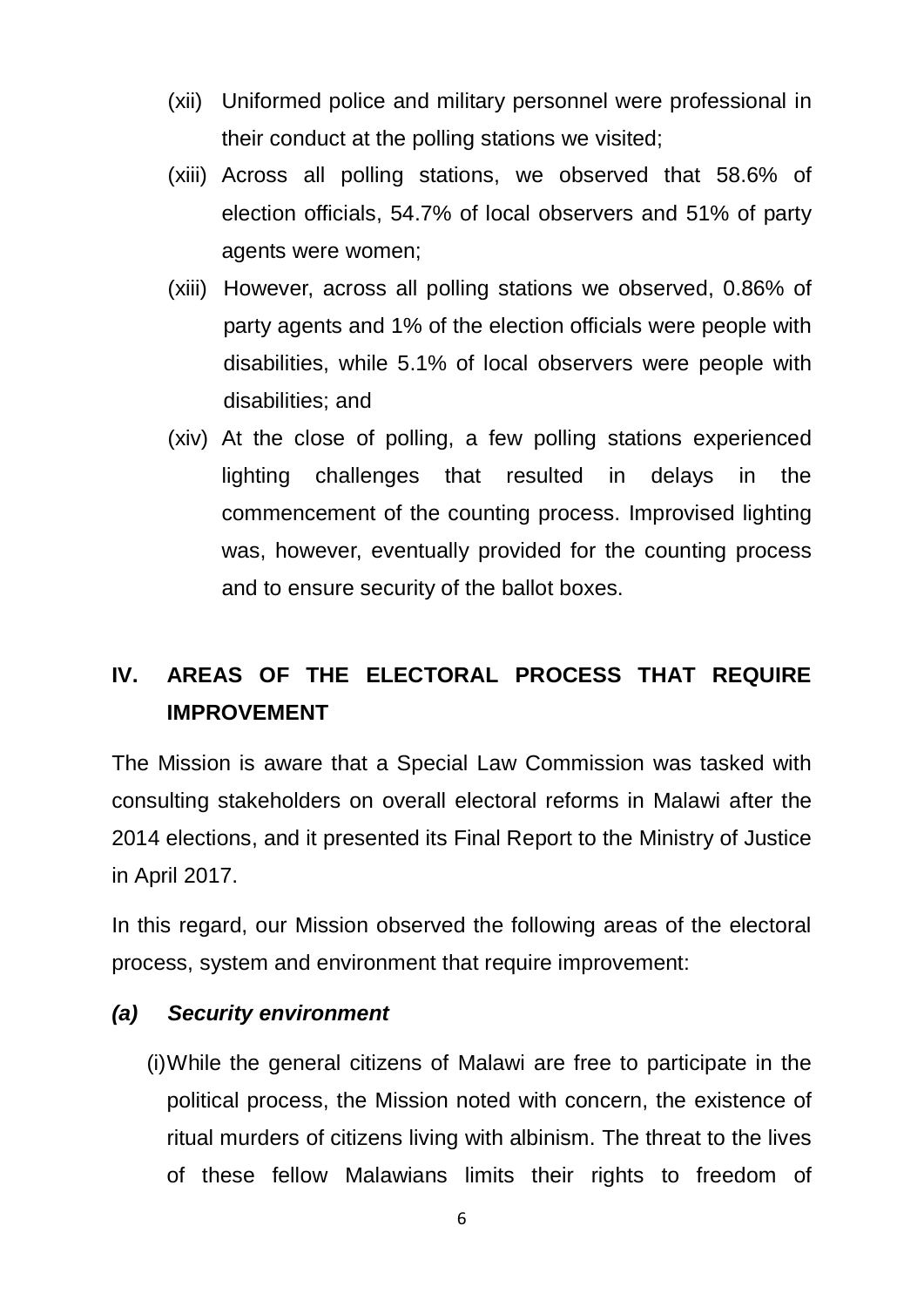movement, freedom of association, and ultimately their participation in the elections.

While SADC condemns the misguided and cruel beliefs that lie behind these ritual murders, the Mission acknowledges the ongoing initiatives that the Government of Malawi has put in place to end this criminal practice.

(ii) The Mission noted several stakeholder concerns regarding allegations of selective election-related criminal law enforcement. In this respect, the Mission observed that there is need to improve the level of stakeholder confidence in the law enforcement agencies.

#### *(b) Voter registration*

From an initial target of 9 million voters, the MEC managed to register over 6.8 million voters. The MEC however, was operating in a legal context that does not provide for continuous voter registration in between election cycles which would otherwise serve to increase the period of time available for citizens to register to vote.

# *(c) Appointment process to the electoral management body*

Members of the Malawi Electoral Commission are appointed by the President, in consultation with leaders of political parties represented in the National Assembly. There is, however, need for the appointment process of the members of the MEC to be improved to enhance inclusivity, transparency and good governance.

# *(d) Role of the public media*

While all political parties have the right to have their campaign messages reported on all media, there is an extra legal obligation on the Malawi Broadcasting Corporation (MBC) as a State funded media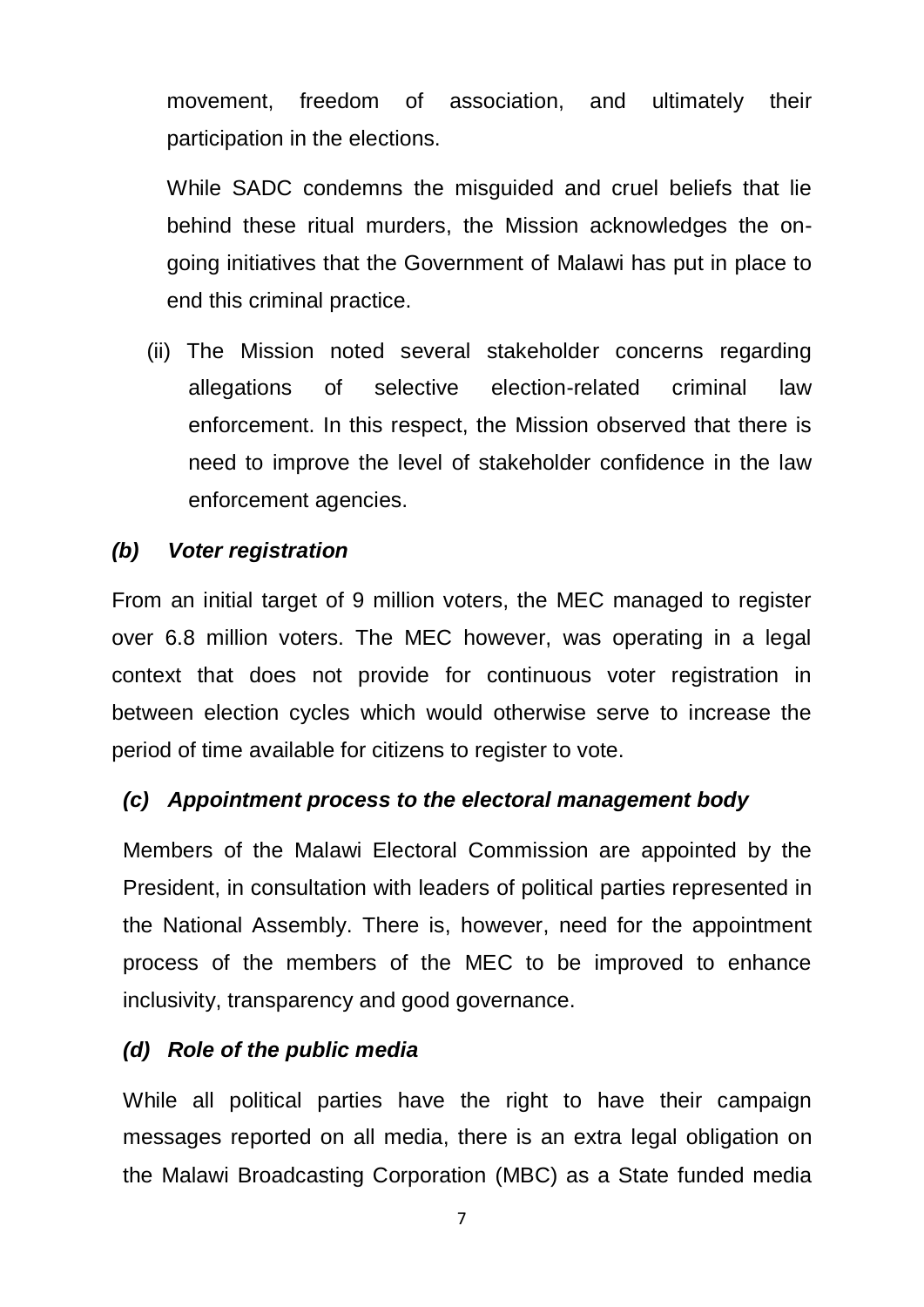outlet, to maintain neutrality and ensure equal news coverage of all political parties in this respect.

The Mission observed that the MBC did not, however, provide neutral and equal news coverage for all political parties and candidates, as required by the law. The Mission observed that the MBC could, therefore, have done more to increase news coverage of all political parties.

# *(e) Representation of women in elected positions*

The Mission observed that resulting from the 2014 elections, women constituted only 16% of members of the National Assembly and 11% of elected Local Government officials. In the 2019 Tripartite elections, there was no female candidate contesting for the presidency, and out of 1,331 candidates for the National Assembly only 304, or 23% were female. The representation of women in elected offices thus remains low and is a cause for serious concern.

# **V. RECOMMENDATIONS**

In light of the above observations, and considering the issues highlighted by the various stakeholders, the SEOM proposes the following recommendations for the improvement of the electoral process in the Republic of Malawi:

#### (i) **Security environment**

The Government is urged to finalise and implement the on-going initiatives to address ritual murders of albino citizens, including increasing their security, to enable them to freely exercise their political and socio-economic rights.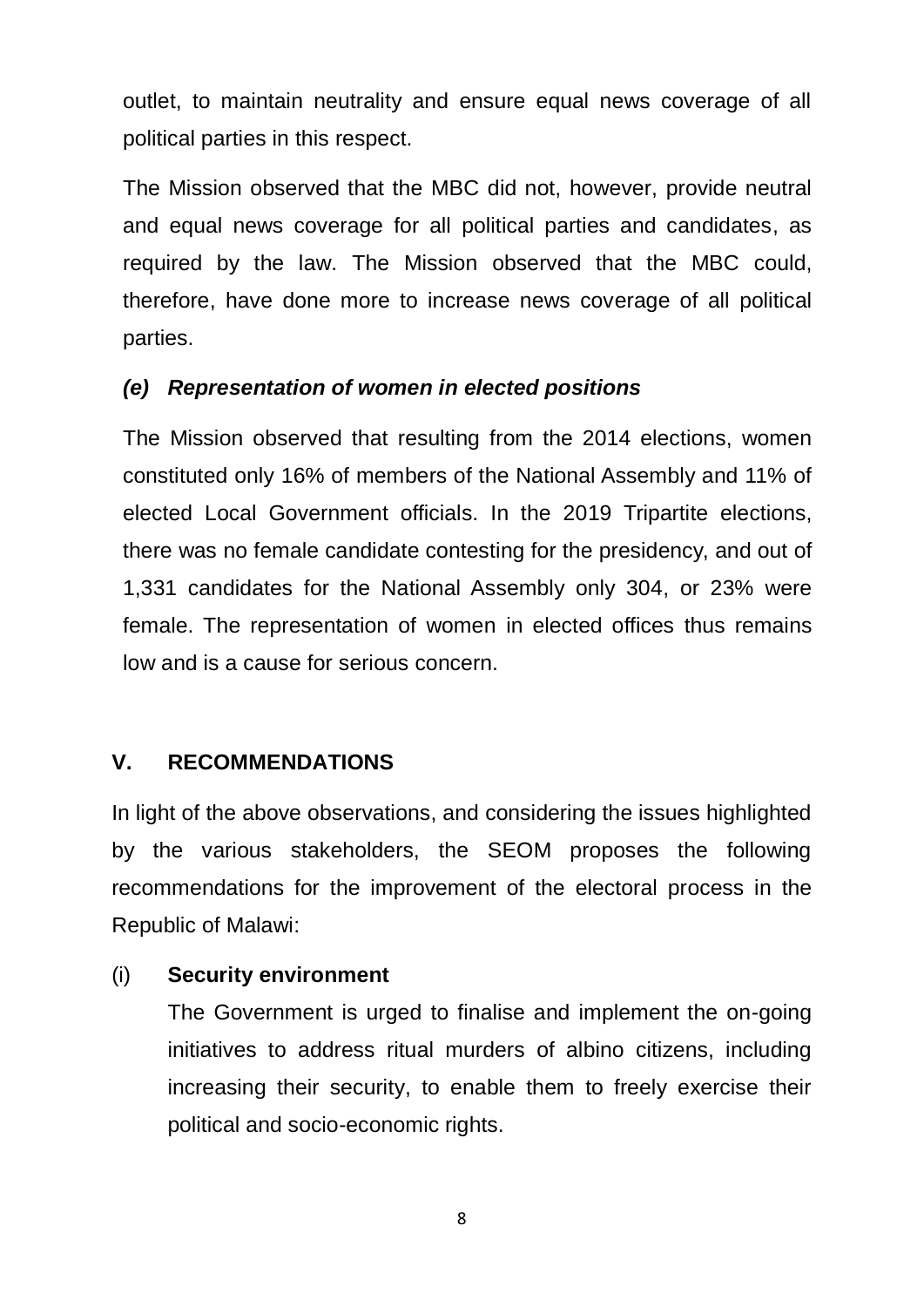# (ii) **Voter registration**

The Government is urged to consider amending the electoral laws to enable the Malawi Electoral Commission to conduct continuous voter registration.

# (iii) **Appointment of members of the Malawi Electoral Commission** The Government is urged to consider amending the Electoral Commission Act to enhance inclusivity, transparency and good governance in the process of appointing members of the Electoral Commission.

# (iv) **Role of the public media**

The Malawi Electoral Commission, Malawi Communications Regulatory Authority and all relevant stakeholders are urged to review the enforcement mechanisms for the law relating to the coverage of political parties and candidates by the Malawi Broadcasting Corporation, as the public broadcaster, to ensure effective implementation of the neutrality and equal coverage provisions.

# (v) **Gender representation**

Government and Political stakeholders are urged to improve the social, cultural and political environment to enhance the participation and inclusion of female candidates in the political process, and to increase the representation of women in elected offices in line with the SADC Protocol on Gender and Development.